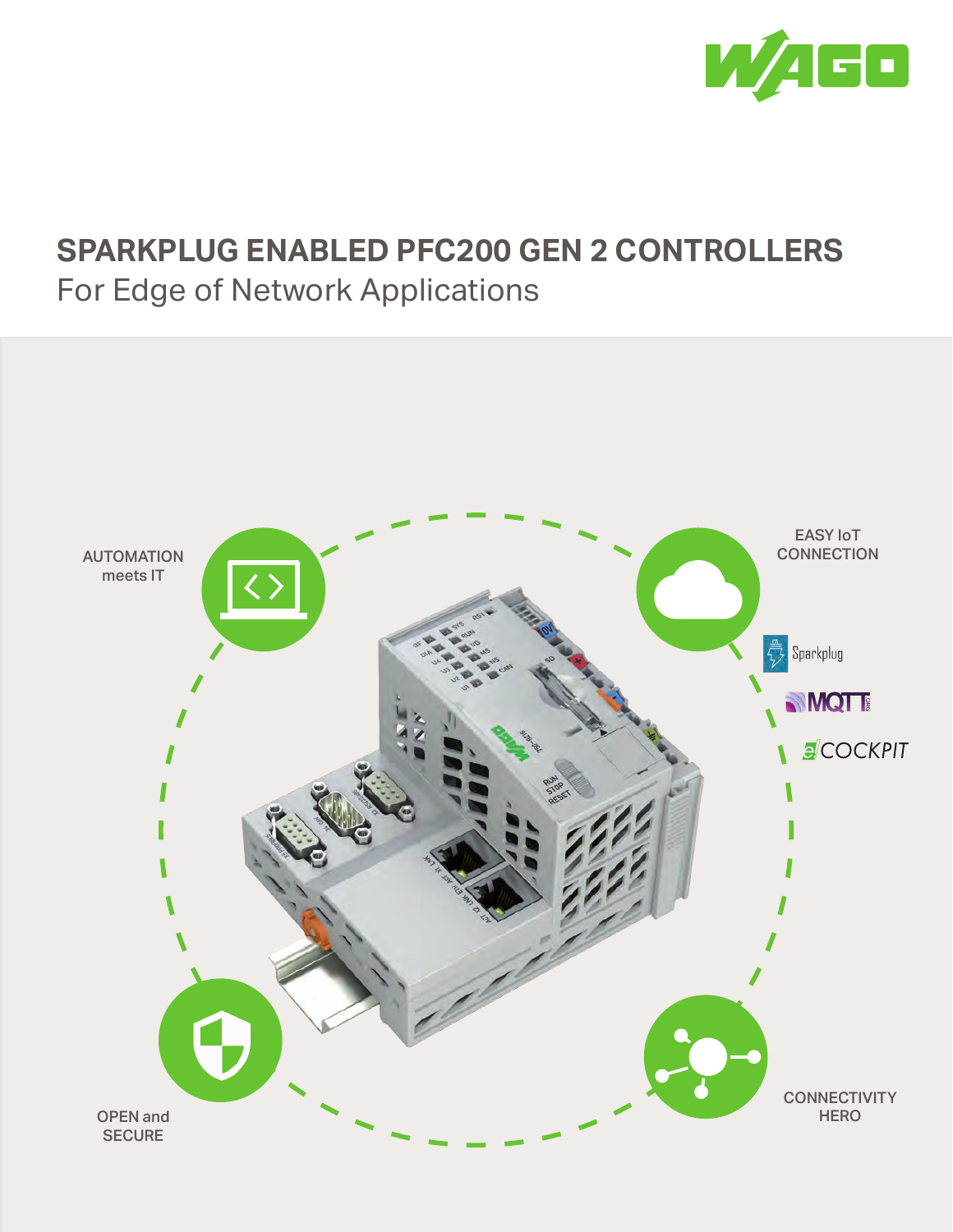# **OPEN FOR THE DIGITAL FUTURE**

Digitalization offers companies the great opportunity to shape their future dynamically and successfully. However, the digital transformation also entails many challenges. Networking, analytics, increased productivity and new business models are all challenges that have to be faced on a daily basis. There are no hard and fast rules for handling the digital transformation successfully. Therefore, forwardthinking companies need solutions tailored to meet their specific system requirements.

Let our open automation platforms inspire you to meet the demands of the ever-changing IIoT age. We offer you the freedom of adaptable customer solutions instead of rigid, preconfigured options. For example, leverage the flexibility of Sparkplug to decouple system applications from your field devices to increase operation performance while reducing network complexity and costs.



### Connect the Worlds of Modern Engineering

Experience the possibilities of our open automation platform. Whether you feel most at home in the world of PLC programming or embedded programming (Linux, etc.), you are free to choose with WAGO as our software tools offer the best of both worlds. Combining that with the utmost in system modularity and flexibility, as well as network independence, allows for modern engineering – automation and IT in one platform.

### Keep Important Data Secure

One of the major challenges that comes with digitalization is figuring out how to securely collect data from your manufacturing site's plant floors.

With the PFC200 Controllers, you'll always be on the safe side. Our controllers encrypt information directly and then transmit it securely to the Cloud via IPSec or OpenVPN. These cybersecurity tools help users transfer data in a secure manner with TLS security and built-in Firewalls and VPNs.



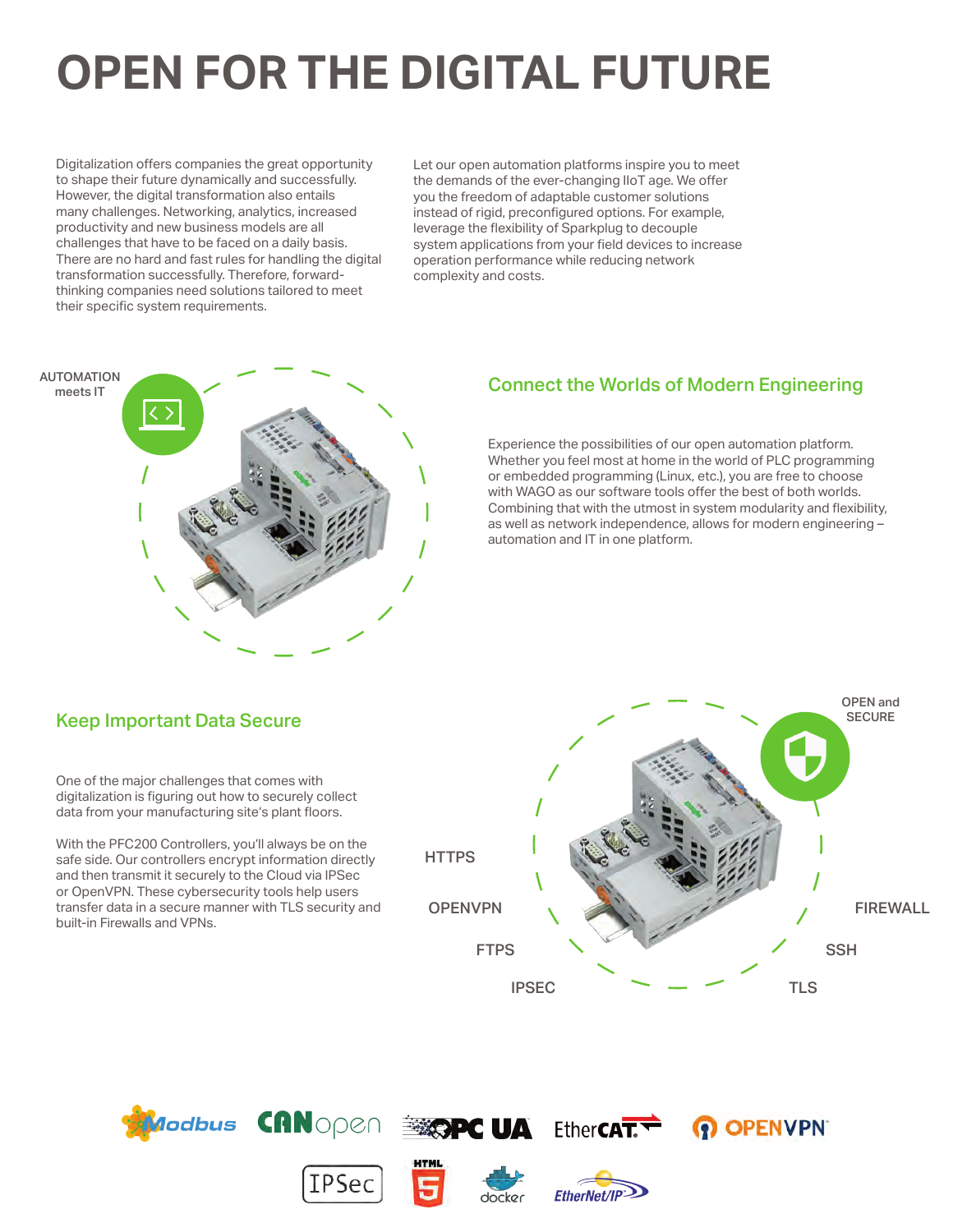## **EoN GATEWAY PLC WITH SPARKPLUG**



### PFC200 Gen 2 Controllers For Sparkplug Edge of Network Applications

The PFC200 Gen 2 controllers are the industry's first PLC supporting the  $S$ parkplug  $B^1$  standard with gateway functionality for all popular fieldbus networks, as well as a built-in VPN and Firewall for security. Utilizing the latest version of our *e!*COCKPIT programming software and the WAGO Sparkplug license enables these controllers to become Edge of Network (EoN) devices for monitoring and controlling your plant floor machines and exchanging information with an Ignition-based SCADA system or third party historians.

#### The WAGO Advantage:

- Proven industrial hardware with the utmost flexibility and modularity
- Choose from over 500 digital, analog and special function I/O modules
- Gateway functionality for multiple fieldbus networks: CANopen, Profibus, Modbus TCP/UDP, Ethernet/IP, Modbus RTU and EtherCAT
- Sparkplug support for reduced network traffic, processor overhead and engineering time

| <b>Compatible Controllers</b> |          |
|-------------------------------|----------|
| <b>PFC200 G2; 2 ETH RS</b>    | 750-8212 |
| PFC200 G2; 2 ETH CAN          | 750-8213 |
| PFC200 G2; 2 ETH RS CAN       | 750-8214 |
| PFC200 G2; 4 ETH CAN USB      | 750-8215 |
| PFC200 G2; 2 ETH RS CAN DPS   | 750-8216 |

The license can also be used on these controllers' variants.

**The PFC200 Generation 2 Controllers support Sparkplug B specification when using** *e!***COCKPIT V 1.5 and above as the programming tool. A runtime license is required for each controller.**

**Sparkplug license part number: 2759-247/210-100**



#### www.wago.com/us/sparkplug





**SAP**<sup>®</sup> Certified Built on SAP Cloud Platfo